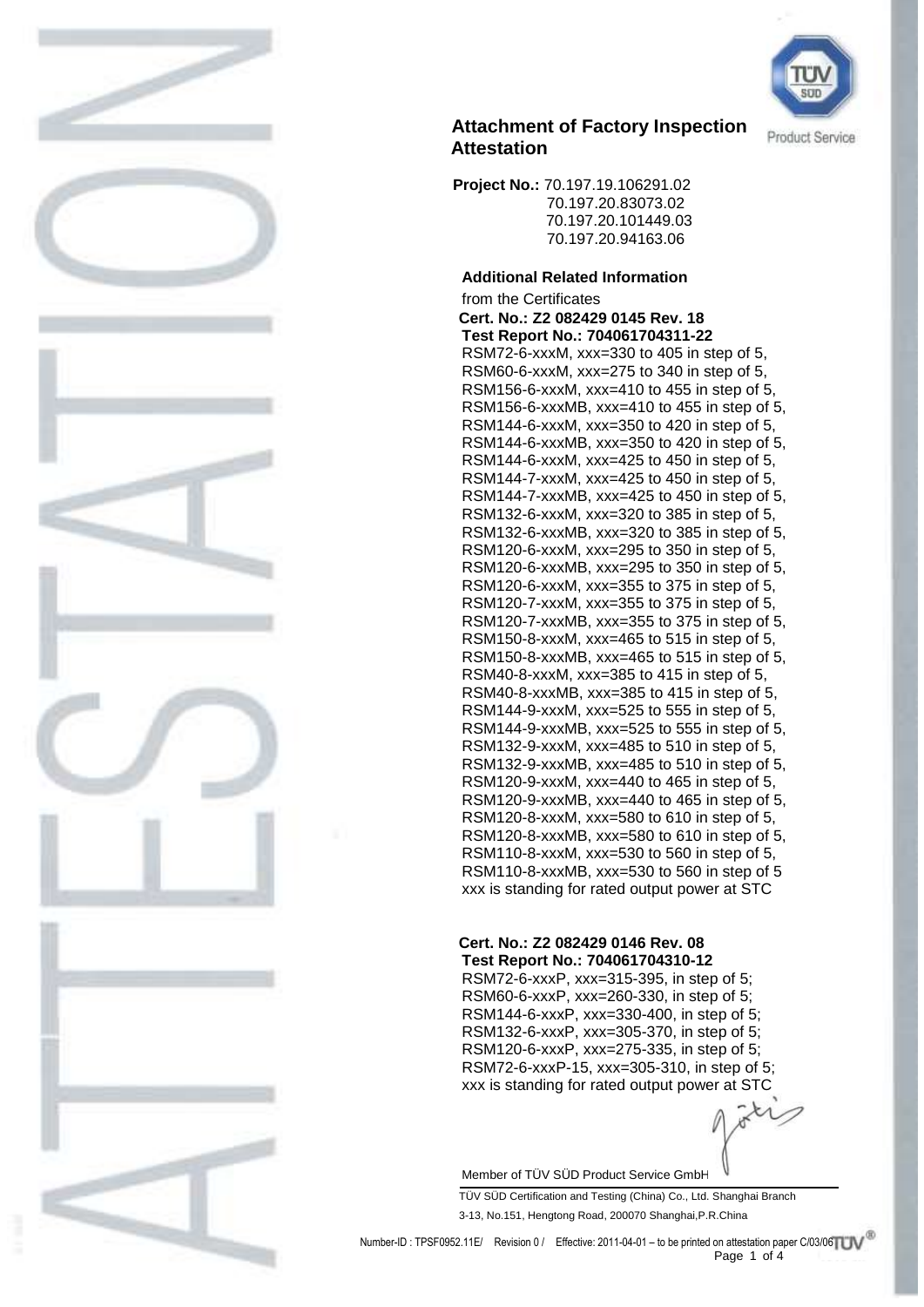

 **Project No.:** 70.197.19.106291.02 70.197.20.83073.02 70.197.20.101449.03 70.197.20.94163.06

#### **Cert. No.: Z2 082429 0132 Rev. 15 Test Report No.: 704061704304-16**

RSM72-6-xxxMDG, xxx=315 to 385 in step of 5 RSM60-6-xxxMDG, xxx=265 to 320 in step of 5 RSM144-6-xxxMDG, xxx=350 to 415 in step of 5 RSM132-6-xxxMDG, xxx=320 to 380 in step of 5 RSM120-6-xxxMDG, xxx=295 to 350 in step of 5 RSM72-6-xxxBMDG, xxx=340 to 385 in step of 5 RSM60-6-xxxBMDG, xxx=280 to 325 in step of 5 RSM144-6-xxxBMDG, xxx=360 to 415 in step of 5 RSM132-6-xxxBMDG, xxx=330 to 380 in step of 5 RSM120-6-xxxBMDG, xxx=300 to 350 in step of 5 RSM156-6-xxxBHDG, xxx=435 to 465 in step of 5 RSM144-6-xxxBHDG, xxx=400 to 430 in step of 5 RSM120-6-xxxBHDG, xxx=330 to 360 in step of 5 RSM144-7-xxxBMDG, xxx=425 to 455 in step of 5 RSM132-7-xxxBMDG, xxx=390 to 420 in step of 5 RSM120-7-xxxBMDG, xxx=355 to 380 in step of 5 RSM144-6-xxxBMDG, xxx=425 to 455 in step of 5 RSM132-6-xxxBMDG, xxx=390 to 420 in step of 5 RSM120-6-xxxBMDG, xxx=355 to 380 in step of 5 RSM150-8-xxxBMDG, xxx= 465 to 510 in step of 5 RSM90-8-xxxBMDG, xxx= 285 to 300 in step of 5 RSM144-9-xxxBMDG, xxx= 520 to 550 in step of 5 RSM132-9-xxxBMDG, xxx= 480 to 505 in step of 5 RSM120-9-xxxBMDG, xxx= 435 to 460 in step of 5 RSM120-8-xxxBMDG, xxx= 560 to 610 in step of 5 RSM110-8-xxxBMDG, xxx= 530 to 560 in step of 5 RSM80-8-xxxBMDG, xxx= 380 to 405 in step of 5 RSM132-8-xxxBMDG, xxx= 640 to 670 in step of 5 RSM144-7-xxxBMDGZ, xxx=425 to 455 in step of 5 RSM132-7-xxxBMDGZ, xxx=390 to 420 in step of 5 RSM120-7-xxxBMDGZ, xxx=355 to 380 in step of 5 xxx is standing for rated output power at STC

Standards: IEC 61215-1:2016 IEC 61215-1-1:2016 IEC 61215-2:2016 IEC 61730-1:2016 IEC 61730-2:2016 EN 61215-1:2016 EN 61215-1-1:2016 EN 61215-2:2017 EN IEC 61730-1:2018 EN IEC 61730-1:2018/AC:2018-06 EN IEC 61730-2:2018 EN IEC 61730-2:2018/AC:2018-06

Member of TÜV SÜD Product Service GmbH

TÜV SÜD Certification and Testing (China) Co., Ltd. Shanghai Branch 3-13, No.151, Hengtong Road, 200070 Shanghai,P.R.China



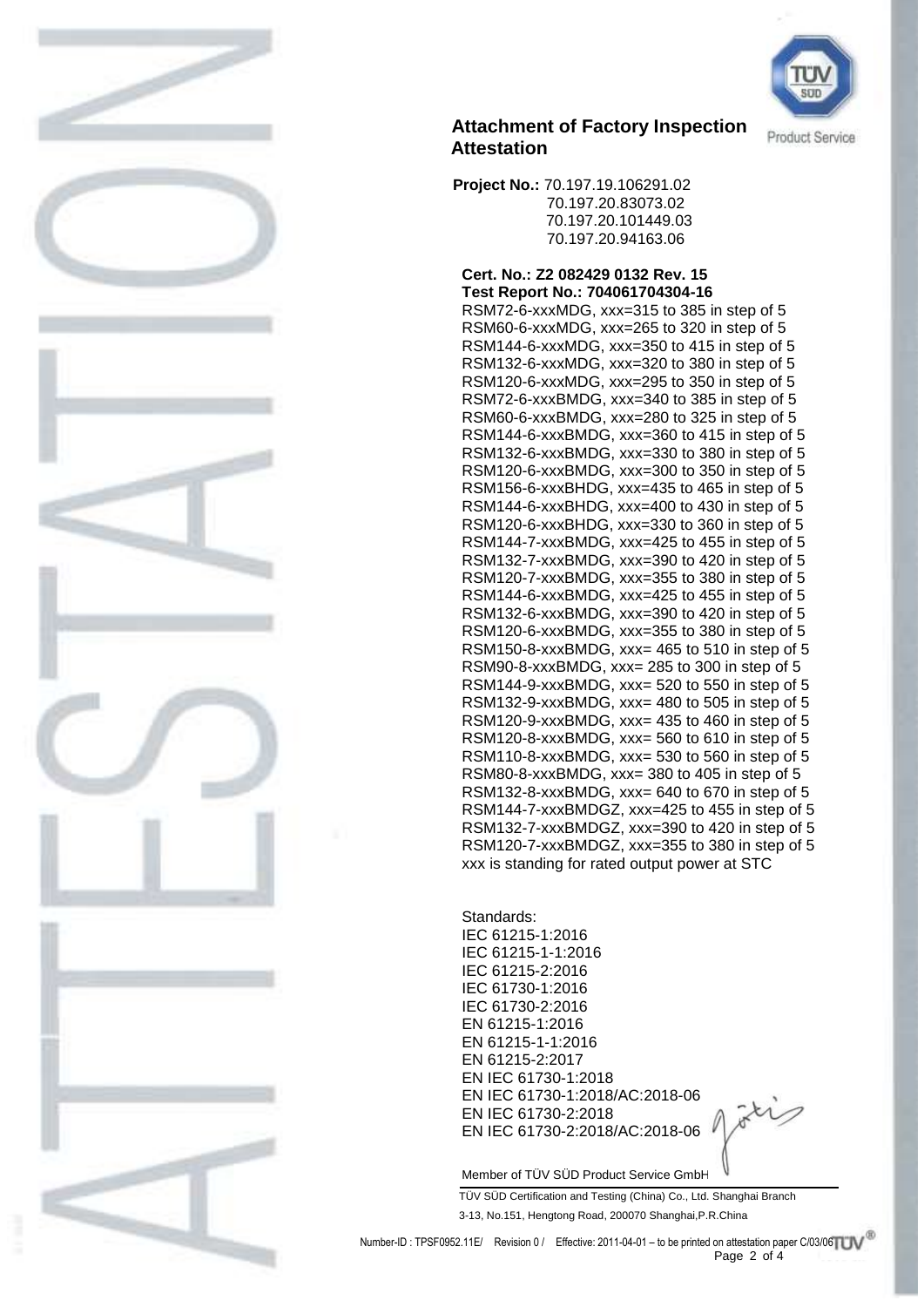

 **Project No.:** 70.197.19.106291.02 70.197.20.83073.02 70.197.20.101449.03 70.197.20.94163.06

| 生产地(车间)                               | 代号  | 地址 Address                                                                                         |  |  |  |
|---------------------------------------|-----|----------------------------------------------------------------------------------------------------|--|--|--|
| Manufacturing                         | Cod |                                                                                                    |  |  |  |
| base (workshop)                       | е   |                                                                                                    |  |  |  |
| 制造一部 (梅桥组一)                           | 05  | 浙江省宁波市宁海县梅桥工业园兴科路                                                                                  |  |  |  |
| Division 1                            |     | No.23<br>Middle<br>Xingke<br>Road,                                                                 |  |  |  |
| Manufacturing                         |     | Ninghai, 315609, Ningbo, Zhejiang, P. R.                                                           |  |  |  |
| (Meigiao workshop 1)                  |     | С                                                                                                  |  |  |  |
| 制造二部(梅桥组二)                            | 06  | 浙江省宁波市宁海县梅桥工业园兴科路                                                                                  |  |  |  |
| Division 2                            |     | No.23<br>Middle<br>Xingke<br>Road.                                                                 |  |  |  |
| Manufacturing                         |     | Ninghai, 315609, Ningbo, Zhejiang, P. R.                                                           |  |  |  |
| (Meiqiao workshop 2)                  |     | С                                                                                                  |  |  |  |
| 制造三部 (梅桥组三)                           | 07  | 浙江省宁波市宁海县梅桥工业园兴科路                                                                                  |  |  |  |
| Division 3                            |     | No.23<br>Middle<br>Xingke<br>Road,                                                                 |  |  |  |
| Manufacturing<br>(Meigiao workshop 3) |     | Ninghai, 315609, Ningbo, Zhejiang, P. R.                                                           |  |  |  |
|                                       | 08  | С                                                                                                  |  |  |  |
| 制造五部(梅桥组五)<br>Division 5              |     | 浙江省宁波市宁海县梅桥工业园兴科路<br>No.23<br>Middle                                                               |  |  |  |
| Manufacturing                         |     | Xingke<br>Road.<br>Ninghai, 315609, Ningbo, Zhejiang, P. R.                                        |  |  |  |
| (Meiqiao workshop 5)                  |     | С                                                                                                  |  |  |  |
| 东方日升 (常州) 金坛103                       | 13  | 江苏省常州市金坛区直溪工业园区                                                                                    |  |  |  |
| 车间                                    |     |                                                                                                    |  |  |  |
| Workshop103, Jintan,                  |     | No.1, Shuinan Road, Zhixi<br>Industrial<br>Park, Jintan District, 213251, Changzhou<br>City, P.R.C |  |  |  |
| <b>Risen Energy</b>                   |     |                                                                                                    |  |  |  |
| (Changzhou)Co., Ltd                   |     |                                                                                                    |  |  |  |
| 东方日升(常州)金坛104                         | 14  | 江苏省常州市金坛区直溪工业园区                                                                                    |  |  |  |
| 车间                                    |     |                                                                                                    |  |  |  |
| Workshop104, Jintan,                  |     | No.1, Shuinan Road, Zhixi<br>Industrial<br>Park, Jintan District, 213251, Changzhou                |  |  |  |
|                                       |     | City, P.R.C                                                                                        |  |  |  |
| Risen Energy                          |     |                                                                                                    |  |  |  |
| (Changzhou)Co., Ltd                   |     |                                                                                                    |  |  |  |
| 东方日升(义乌)组件·                           | 31  | 浙江省义乌市苏溪镇苏福路599号                                                                                   |  |  |  |
| 车间                                    |     | No.599 Sufu Road, Suxi Town, Yiwu                                                                  |  |  |  |
| Module Workshop 1,<br>Risen           |     | City, Zhejiang Province, 322000, P.R.C                                                             |  |  |  |
| gy (YIWU)                             |     |                                                                                                    |  |  |  |
| Co., Ltd.                             |     |                                                                                                    |  |  |  |
| 东方日升(义乌)组件二车                          | 32  | 浙江省义乌市苏溪镇苏福路599号                                                                                   |  |  |  |
| 间Module Workshop 2,                   |     | No.599 Sufu Road, Suxi Town, Yiwu                                                                  |  |  |  |
| Risen Energy (YIWU)<br>Co., Ltd.      |     | City, Zhejiang Province, 322000, P.R.C                                                             |  |  |  |
| 东方日升(义乌)组件三车                          | 33  | 浙江省义乌市苏溪镇苏福路599号                                                                                   |  |  |  |
| 间Module Workshop 3,                   |     | No.599 Sufu Road, Suxi Town, Yiwu                                                                  |  |  |  |
| Risen Energy (YIWU)<br>Co., Ltd.      |     | City, Zhejiang Province, 322000, P.R.C                                                             |  |  |  |
|                                       |     |                                                                                                    |  |  |  |

Member of TÜV SÜD Product Service GmbH

TÜV SÜD Certification and Testing (China) Co., Ltd. Shanghai Branch 3-13, No.151, Hengtong Road, 200070 Shanghai,P.R.China

 $\ddot{x}$